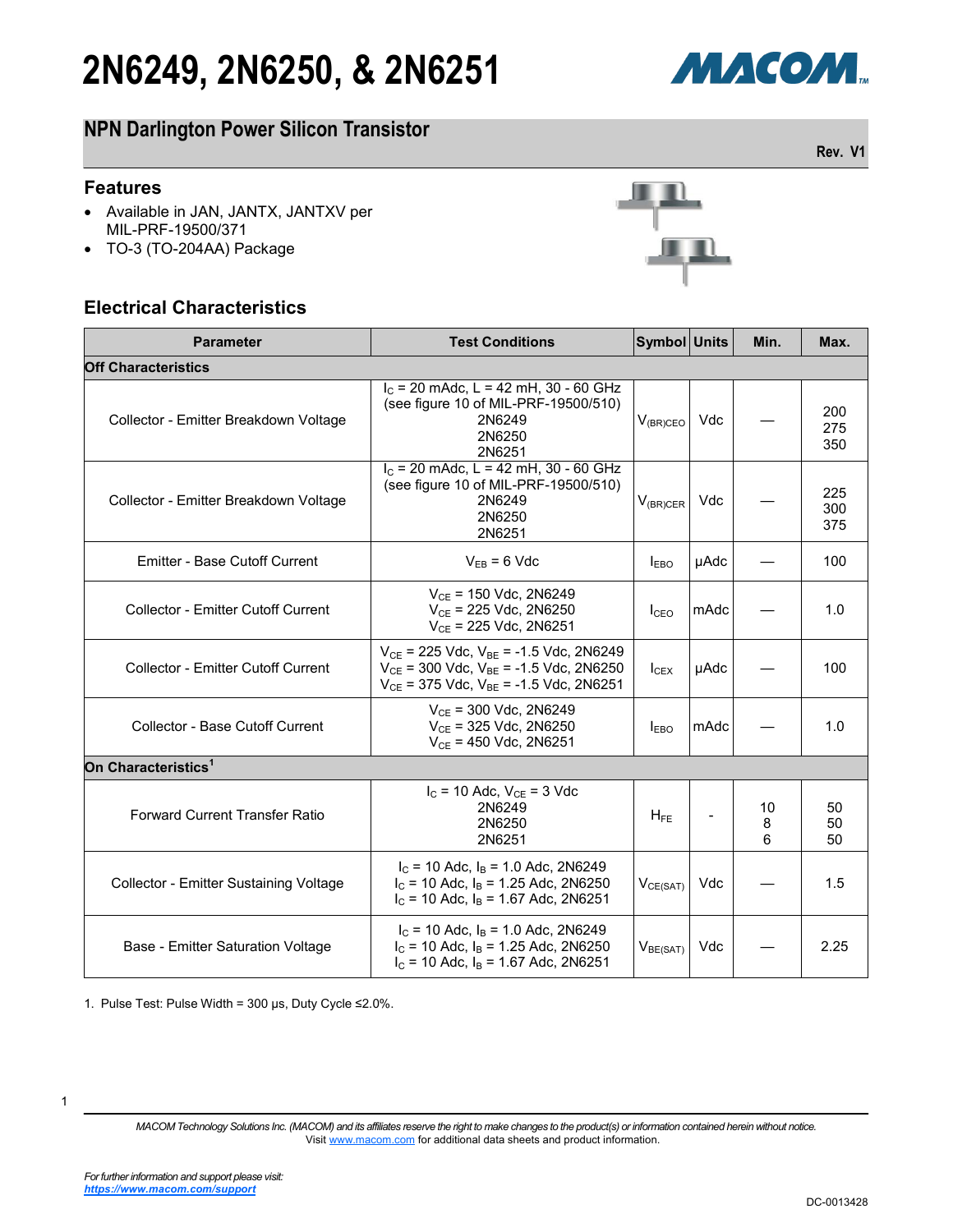# **2N6249, 2N6250, & 2N6251**

### **NPN Darlington Power Silicon Transistor**

**Rev. V1**

МАСОМ.

#### **Electrical Characteristics**

| <b>Parameter</b>                                                                                                                                                                                                                                                                                                                                                                                                                                                     | <b>Test Conditions</b>                                                                                                                      | Symbol Units       |           | Min. | Max. |
|----------------------------------------------------------------------------------------------------------------------------------------------------------------------------------------------------------------------------------------------------------------------------------------------------------------------------------------------------------------------------------------------------------------------------------------------------------------------|---------------------------------------------------------------------------------------------------------------------------------------------|--------------------|-----------|------|------|
| <b>Dynamic Characteristics</b>                                                                                                                                                                                                                                                                                                                                                                                                                                       |                                                                                                                                             |                    |           |      |      |
| <b>Small-Signal Short-Circuit Forward Current</b><br><b>Transfer Ratio</b>                                                                                                                                                                                                                                                                                                                                                                                           | $I_C = 1$ Adc, $V_{CE} = 10$ Vdc, $f = 1$ kHz                                                                                               | $ H_{FE} $         |           | 2.5  | 15.0 |
| <b>Output Capacitance</b>                                                                                                                                                                                                                                                                                                                                                                                                                                            | $V_{CB}$ = 10 Vdc, I <sub>E</sub> = 0, 100 kHz ≤ f ≤ 1 MHz                                                                                  | $C_{OBO}$          | pF        |      | 500  |
| <b>Switching Characteristics</b>                                                                                                                                                                                                                                                                                                                                                                                                                                     |                                                                                                                                             |                    |           |      |      |
| Turn-On Time                                                                                                                                                                                                                                                                                                                                                                                                                                                         | $V_{\text{CC}}$ = 200 Vdc; $I_{\text{C}}$ = 1 Adc;<br>$IB1$ = 1.0 Adc, 2N6249<br>$I_B$ 1 = 1.25 Adc, 2N6250<br>$I_B$ 1 = 1.67 Adc, 2N6251   | $T_{ON}$           | <b>US</b> |      | 2.0  |
| Turn-Off Time                                                                                                                                                                                                                                                                                                                                                                                                                                                        | $V_{\text{cc}}$ = 200 Vdc; $I_{\text{c}}$ = 1 Adc;<br>$I_B$ 1 = 1.0 Adc, 2N6249<br>$I_B$ 1 = 1.25 Adc, 2N6250<br>$I_B$ 1 = 1.67 Adc, 2N6251 | $T_{\textsf{OFF}}$ | μs        |      | 4.5  |
| <b>Safe Operating Area</b>                                                                                                                                                                                                                                                                                                                                                                                                                                           |                                                                                                                                             |                    |           |      |      |
| $T_c$ = +25 °C, I Cycle, t = 1.0 s (see figure 12 of MIL-PRF-19500/371)<br>DC Tests:<br>Test 1:<br>$V_{CF}$ = 17.5 Vdc, $I_C$ = 10 Adc<br>Test 2:<br>$V_{CF}$ = 30 Vdc, $I_C$ = 5.8 Adc<br>Test 3:<br>$V_{CE}$ = 100 Vdc, $I_C$ = 0.3 Adc<br>Test 4:<br>$V_{CE}$ = 200 Vdc, $I_C$ = 0.13 Adc, (for 2N6249 only)<br>Test 5:<br>$V_{CE}$ = 275 Vdc, I <sub>c</sub> = 0.09 Adc, (for 2N6250 only)<br>$V_{CE}$ = 350 Vdc, $I_C$ = 0.09 Adc, (for 2N6251 only)<br>Test 3: |                                                                                                                                             |                    |           |      |      |

#### **Absolute Maximum Ratings**

| <b>Ratings</b>                                                                                                              | <b>Symbol</b>                                            | 2N6249          | 2N6250 | 2N6251 | <b>Units</b> |
|-----------------------------------------------------------------------------------------------------------------------------|----------------------------------------------------------|-----------------|--------|--------|--------------|
| Collector - Emitter Voltage                                                                                                 | V <sub>CEO</sub>                                         | 200             | 275    | 350    | Vdc          |
| Collector - Base Voltage                                                                                                    | V <sub>CBO</sub>                                         | 300             | 375    | 450    | Vdc          |
| Emitter - Base Voltage                                                                                                      | V <sub>EBO</sub>                                         |                 | 6      |        | Vdc          |
| <b>Collector Current</b>                                                                                                    | Ic                                                       | 10              |        | Adc    |              |
| <b>Base Current</b>                                                                                                         | <sub>IB</sub>                                            | 5               |        | Adc    |              |
| <b>Total Power Dissipation</b><br>@ T <sub>A</sub> = +25°C <sup>2</sup><br>@ T <sub>A</sub> = +25 $^{\circ}$ C <sup>3</sup> | $P_T$                                                    | 6<br>175        |        | W      |              |
| Operating & Storage Temperature Range                                                                                       | ${\mathsf T}_{\mathsf{OP}},\,{\mathsf T}_{\mathsf{STG}}$ | $-65$ to $+200$ |        | °C     |              |

2. Derate linearly @ 34.2 mW /  $^{\circ}$ C for T<sub>A</sub> > 25 $^{\circ}$ C.

3. Derate linearly  $\ddot{\textcircled{a}}$  1.0 mW / °C for T<sub>c</sub> > 27 °C.

#### **Thermal Characteristics**

| <b>Characteristics</b>               | Symbol         | Max. Value         |
|--------------------------------------|----------------|--------------------|
| Thermal Resistance, Junction to Case | $R_{\theta$ JC | $1.25^{\circ}$ C/W |

*MACOM Technology Solutions Inc. (MACOM) and its affiliates reserve the right to make changes to the product(s) or information contained herein without notice.*  Visit [www.macom.com](http://www.macom.com/) for additional data sheets and product information.

2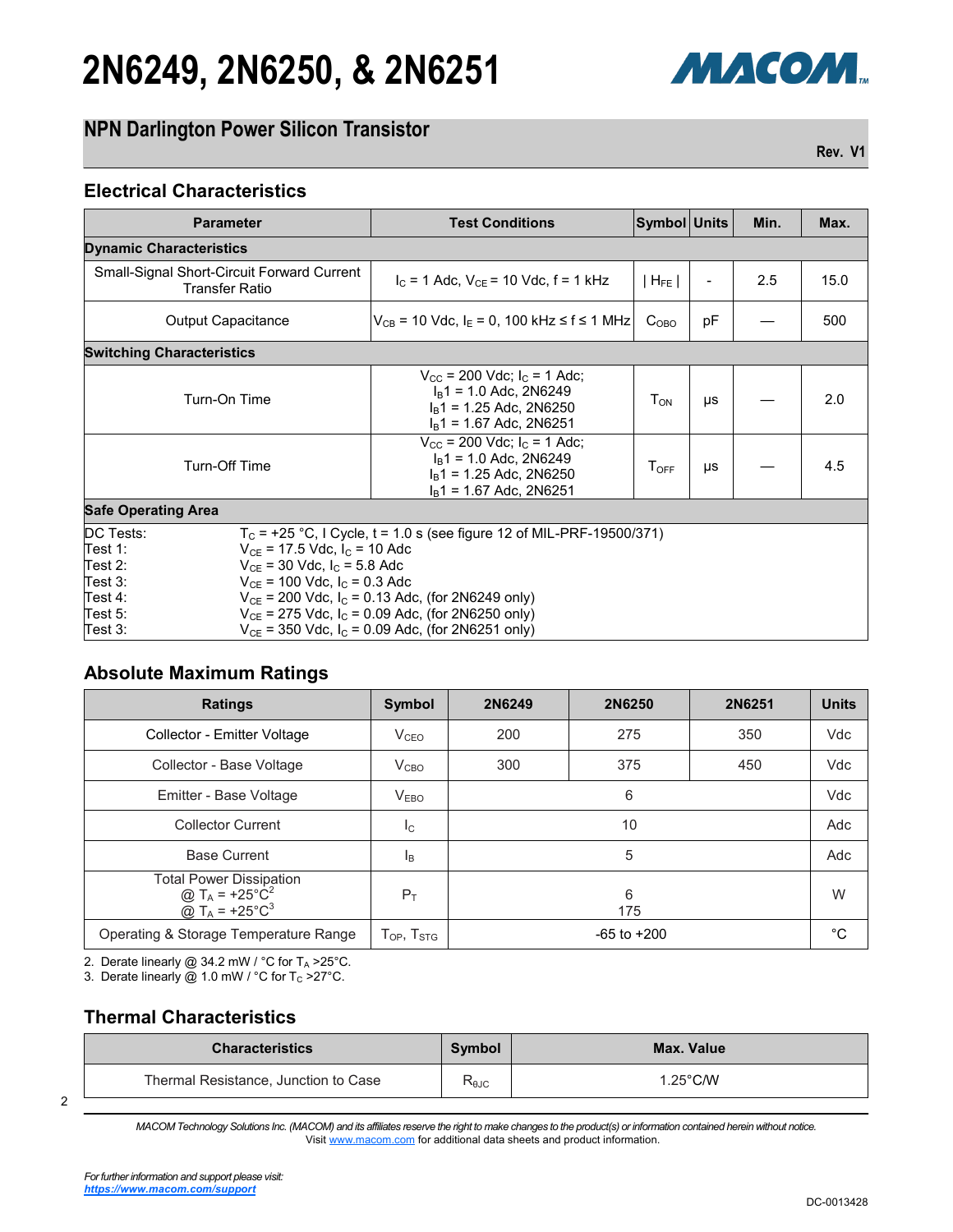# **2N6249, 2N6250, & 2N6251**

### **NPN Darlington Power Silicon Transistor**

Visit [www.macom.com](http://www.macom.com/) for additional data sheets and product information.

## **Outline Drawing**

980 - 1.020<br>24.89 - 25.91 2x Ø<sub>[3.84-4.09]</sub> R [12.57-12.95] 660 670<br>[16.76 - 17.02] | 177 | 197<br>|29.90 -30.40 ] 2X Ø [0.97-1.09] 210 220<br>[5.33-5.59] 2X R [4, 27-4, 52] 425--435<br>Trio 80-11.05]



NOTES.

- 
- NOTED<br>2. STANDARD LEADER TYPE SOLID BASE.<br>3. LEADARD LEAD FINISH PER MIL-M-30510 TYPE X OR EQUIVALENT.<br>3. LEAD NOT BEN'S BASED ON JEDEC STANDARD TO-3 PUBLICATION 95, PA
- 



325 - 352<br>[8.26-8.94]

**Rev. V1**